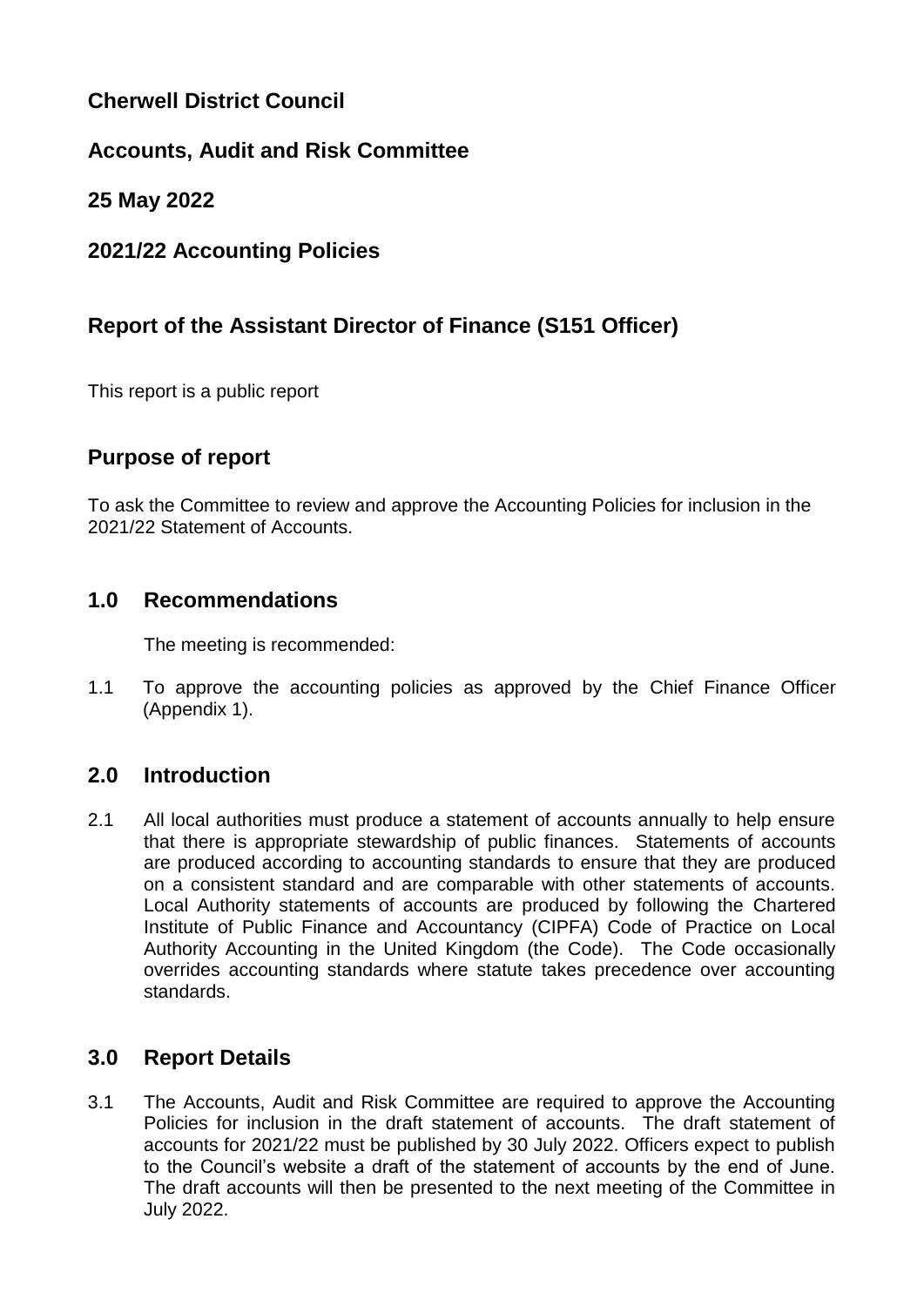- 3.2 The notes to the accounts provide supporting information and additional detail for the main financial statements. Note 1 sets out the Council's Accounting Policies (Appendix 1). The Council is required to set accounting policies which set out the specific principles, bases, conventions, rules, and practices applied by an authority in preparing and presenting financial statements. The accounting policies describe how the Council has interpreted and applied the Code of Practice on Local Authority Accounting.
- 3.3 The code states that The Chief Finance Officer is responsible for selecting 'suitable' accounting policies and ensuring that they are applied consistently in the preparation of the statement of accounts. The 2021/22 Accounting Policies, as set out in Appendix 1, have been approved by the Chief Finance Officer. All significant accounting policies have been selected with reference to the Code.
- 3.4 There have been no material changes to the accounting policies for 2021/22.

### **4.0 Conclusion and Reasons for Recommendations**

4.1 Accounts, Audit and Risk Committee is invited to review and ratify the Accounting Policies for 2021/22.

### **5.0 Implications**

#### **Financial and Resource Implications**

5.1 There are no financial implications as a result of this report.

Comments checked by: Lynsey Parkinson, Finance Business Partner - Corporate, 01295 221739, [Lynsey.Parkinson@cherwell-dc.gov.uk](mailto:Lynsey.Parkinson@cherwell-dc.gov.uk)

#### **Legal Implications**

5.2 The accounting policies in this report have been approved by the Council's Chief Financial Officer (Assistant Director of Finance). Section 151 of the Local Government Act 1972 requires local authorities to make arrangements for the proper administration of their financial affairs and appoint an officer to have responsibility for those arrangements.

Comments checked by: Helen Lolas, Team Leader and Solicitor, Tel: 07801 400 941, Email: [Helen.Lolas@cherwell-dc.gov.uk](mailto:Helen.Lolas@cherwell-dc.gov.uk)

#### **Risk Implications**

5.3 There are no risk management implications arising directly from this report

Comments checked by: Celia Prado-Teeling, Interim Assistant Director – Customer Focus, 01295 221556, [Celia.Prado-Teeling@cherwell-dc.gov.uk](mailto:Celia.Prado-Teeling@cherwell-dc.gov.uk)